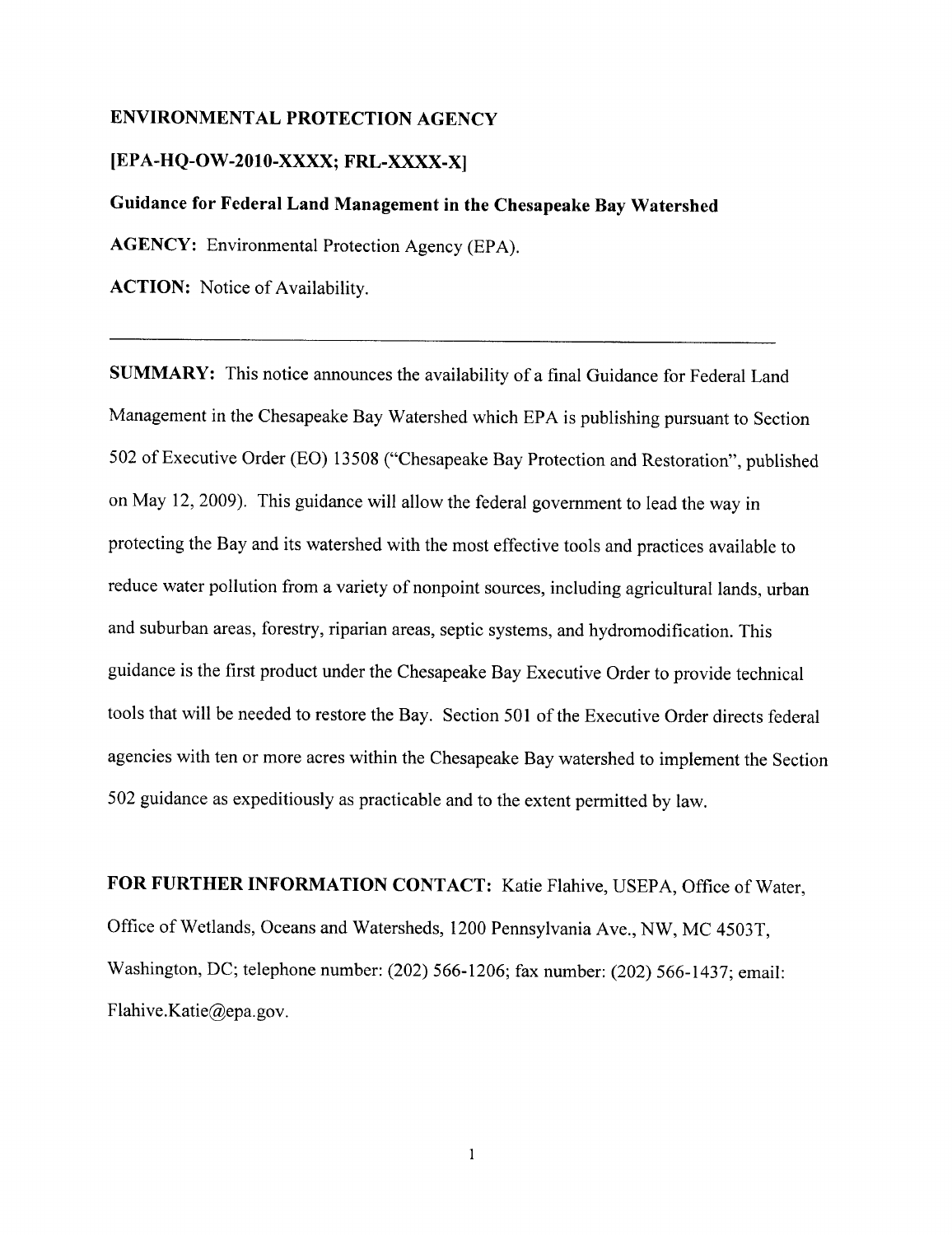# SUPPLEMENTARY INFORMATION:

## 1. General Information

Executive Order 13508, Chesapeake Bay Protection and Restoration, dated May 12, 2009 (74 FR 23099, May 15, 2009), directed EPA to prepare and publish a guidance for federal land management in the Chesapeake Bay watershed within one year. A draft of this guidance was released for public comment on March 24, 2010 (75 FR 91294, March 24). This final guidance incorporates revisions resulting from public comments, consideration by the federal agencies, and peer review comments.

# Why Was This Guidance Prepared?

The purpose of this guidance is to describe "proven cost-effective tools and practices that reduce water pollution" that are appropriate to restore and protect the Chesapeake Bay. Assuming that all necessary point source reductions are achieved and other needed restoration actions are taken, these tools and practices, when implemented broadly, aim to enable the Chesapeake Bay to be restored. While the primary audience for this document is Federal land managers, nonfederal land managers, including states, local governments, conservation districts, watershed organizations, developers, farmers and citizens may also find this guidance to be helpful .

In significant part, this guidance is being developed to offer solutions for implementation to meet specific Chesapeake Bay goals. EPA, in conjunction with other agencies, is currently developing Bay-wide pollutant reduction goals that will ultimately be used to establish total maximum daily loads (TMDL) under Section 303(d) of the Clean Water Act for the Chesapeake Bay watershed. The TMDL will be followed by the development of watershed implementation plans in 92 Bay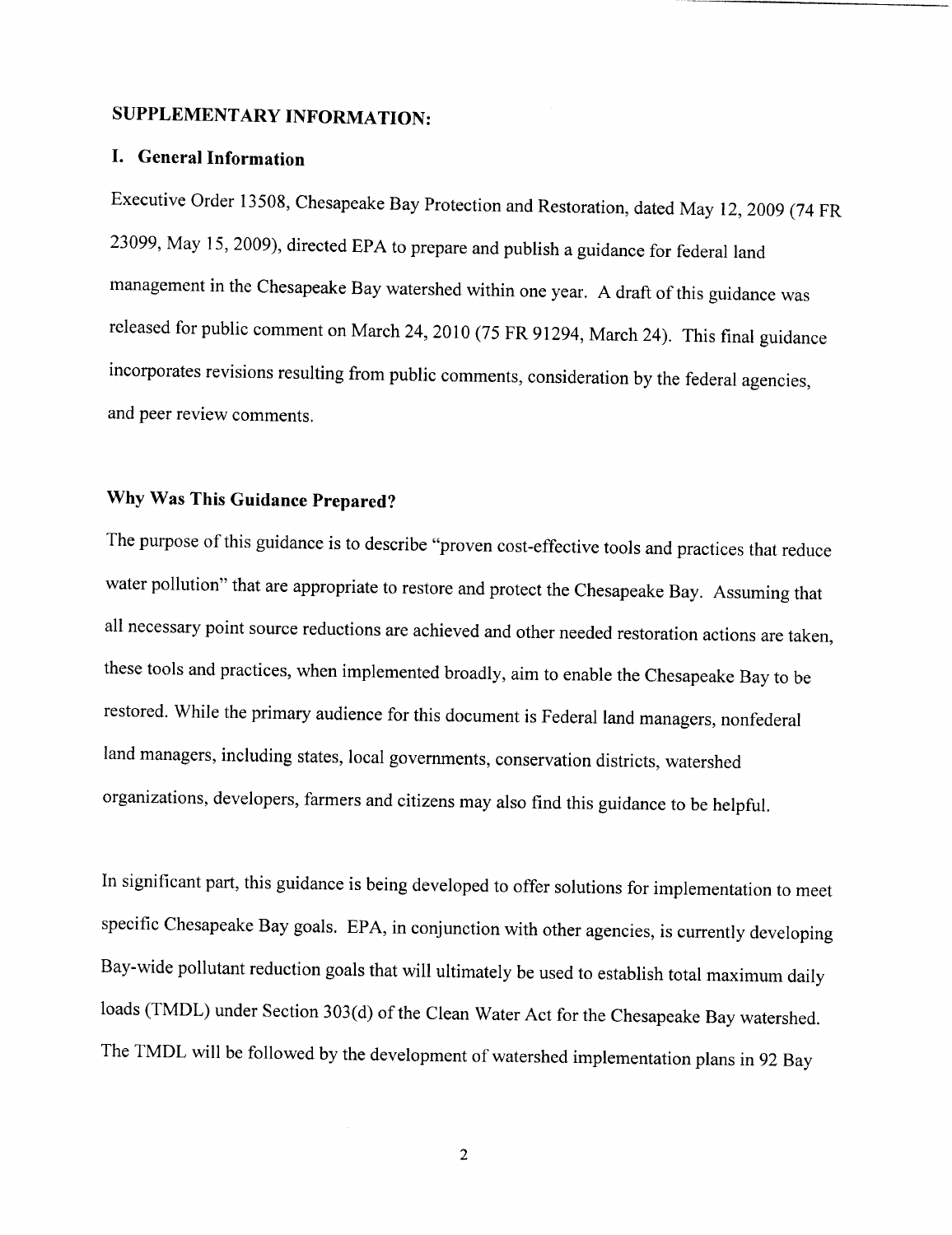sub-watersheds that will have had load and wasteload allocations assigned based on the TMDL and the Chesapeake Bay model. While the Section 502 guidance is required to be published before the TMDL is finalized, we expect that the TMDL and sub-watershed allocations will clarify that the nonpoint sources in the Chesapeake Bay watershed will need to be controlled, and be controlled well, in order to restore the Bay. This guidance should help land managers identify and select practices that should provide the needed level of control.

This guidance has chapters addressing the following categories of activity (excluding sources regulated as point sources): Agriculture; Urban and Suburban areas, including Turf; Decentralized Wastewater Treatment Systems; Forestry; Riparian Areas; and Hydromodification . Each chapter contains implementation measures that provide the framework for the chapter. These are intended to convey the essential actions that will need to be implemented in order to assure that the broad goals of the Chesapeake Bay Executive Order can be achieved. Each chapter also includes information on practices that can be used to achieve the goals; information on the effectiveness and costs of the practices; where relevant, cost savings or other economic/societal benefits (in addition to the pollutant reduction benefits) that derive from the implementation goals and/or practices; and copious references to other documents that provide additional information.

EPA emphasizes that this is not a regulatory document. At the same time it is important to realize that Section 501 of the Executive Order directs federal agencies with ten or more acres within the Chesapeake Bay watershed to implement the Section 502 guidance as expeditiously as practicable and to the extent permitted by law. While this guidance may at times refer to existing

 $\overline{\mathbf{3}}$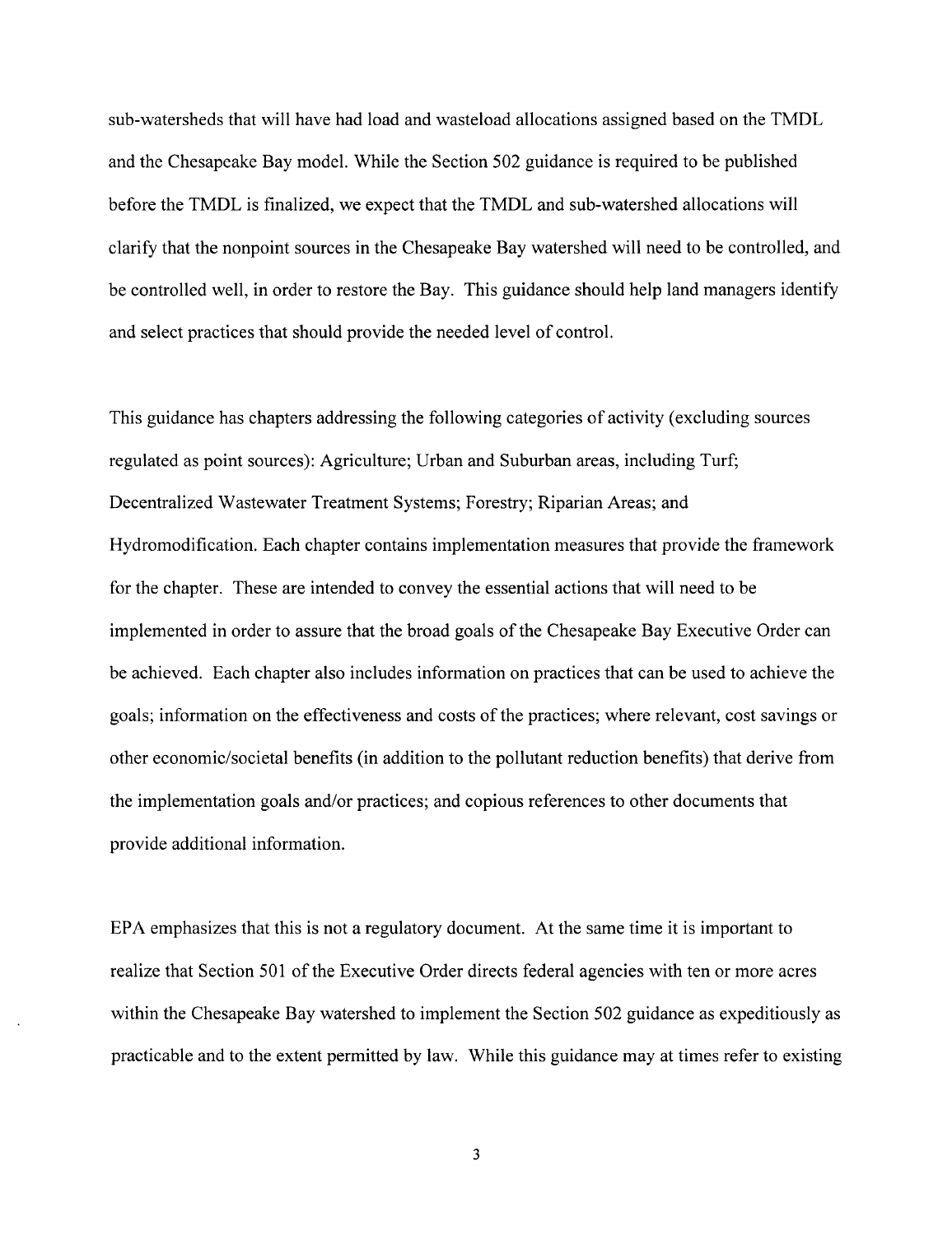statutory and regulatory provisions that contain legally binding requirements, this document does not substitute for those provisions or regulations, nor is it a regulation itself. Thus, it does not impose legally binding requirements on EPA, states, or the public and might not apply to a particular situation according to the circumstances. EPA and state decision makers retain the discretion to adopt approaches to control nonpoint source pollution that differ from this guidance where appropriate, and EPA may change this guidance in the future.

### How Can I Get Copies Of This Document and Other Related Information?

EPA website: EPA published the guidance on May 12, 2010, on our website at http://www.epa.gov/nps/chesbay502. On this website, the guidance can be downloaded in full or by chapter. Also available on this website are a summary of the suite of implementation measures described and a response to public and peer review comments.